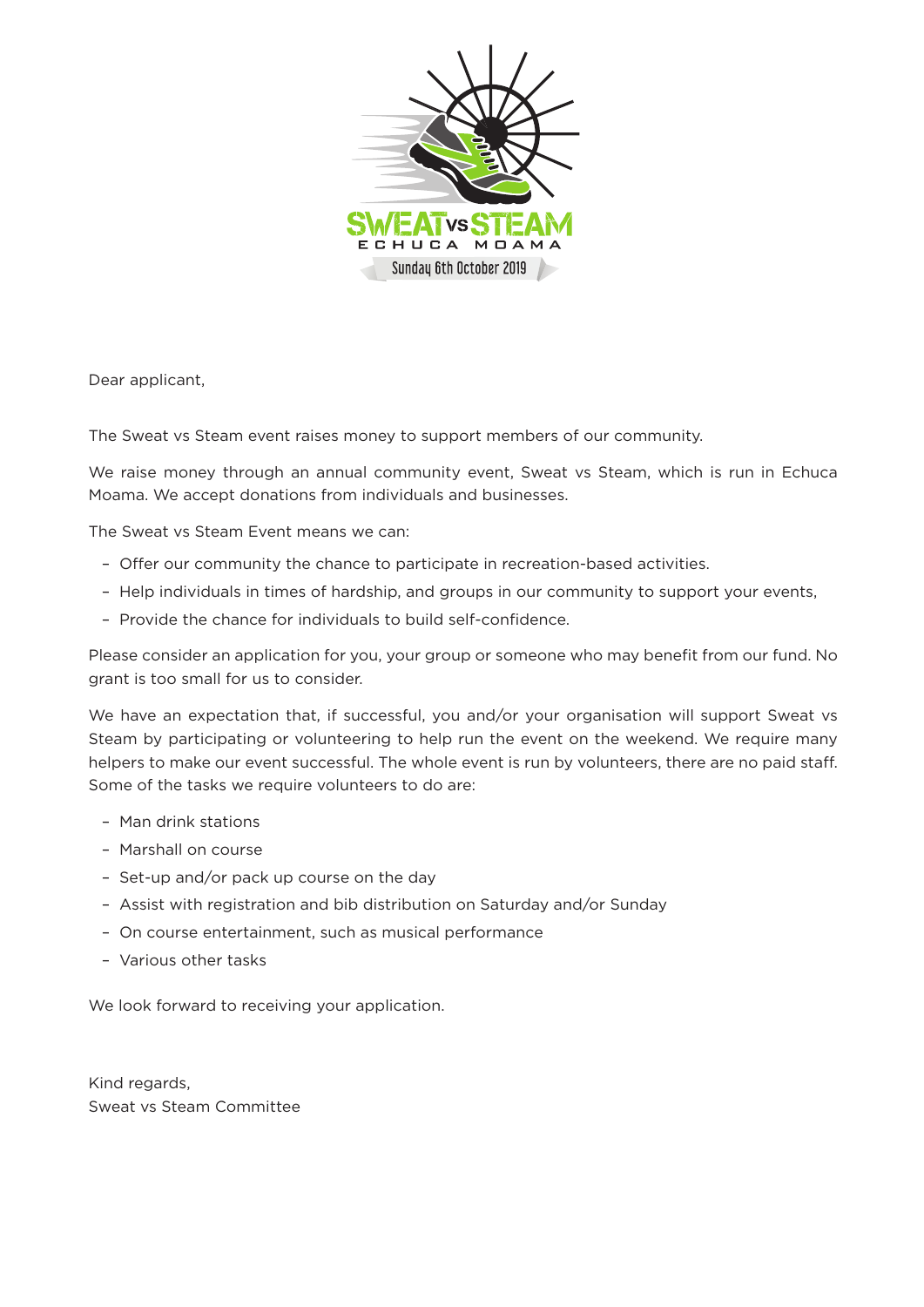



# Sweat vs Steam Funding Recipient Application Form

#### *There are eight sections to complete on this application form which are mandatory – so please ensure you provide the required information.*

- **Section 1 -** Contact information for recipient and applicant
- **Section 2 -** Background information about recipient and applicant
- Section 3 Benefits of the funding
- **Section 4 -** Response to the assessment criteria
- Section 5 How your grant will be spent
- **Section 6 -** Checklist to ensure you have completed the form and attached any additional paperwork
- **Section 7 -** Recipient contributions
- Section 8 Declaration

#### Key details the Sweat vs Steam Community Foundation will be looking for:-

- Detailed information about recipient and applicant
- How the funding will benefit the recipient if successful?
- How much funding is being applied for?
- A breakdown of how the funding will be spent (costs and quotes to be provided where possible)
- Is there an opportunity for the Sweat vs Steam to be involved?

#### Things to avoid in your application:-

- Don't make your application look like a grab at money, we need details in order to make a justified decision.
- If you simply state that you require \$500 for swimming lessons this is not enough information. We need details behind why you're applying, what are the costs involved, and any other relevant information.

#### Additional information to be used in your application:-

- Funding will provide opportunities which are focused but not limited to, recreation based activities, school breakfast programs among many more.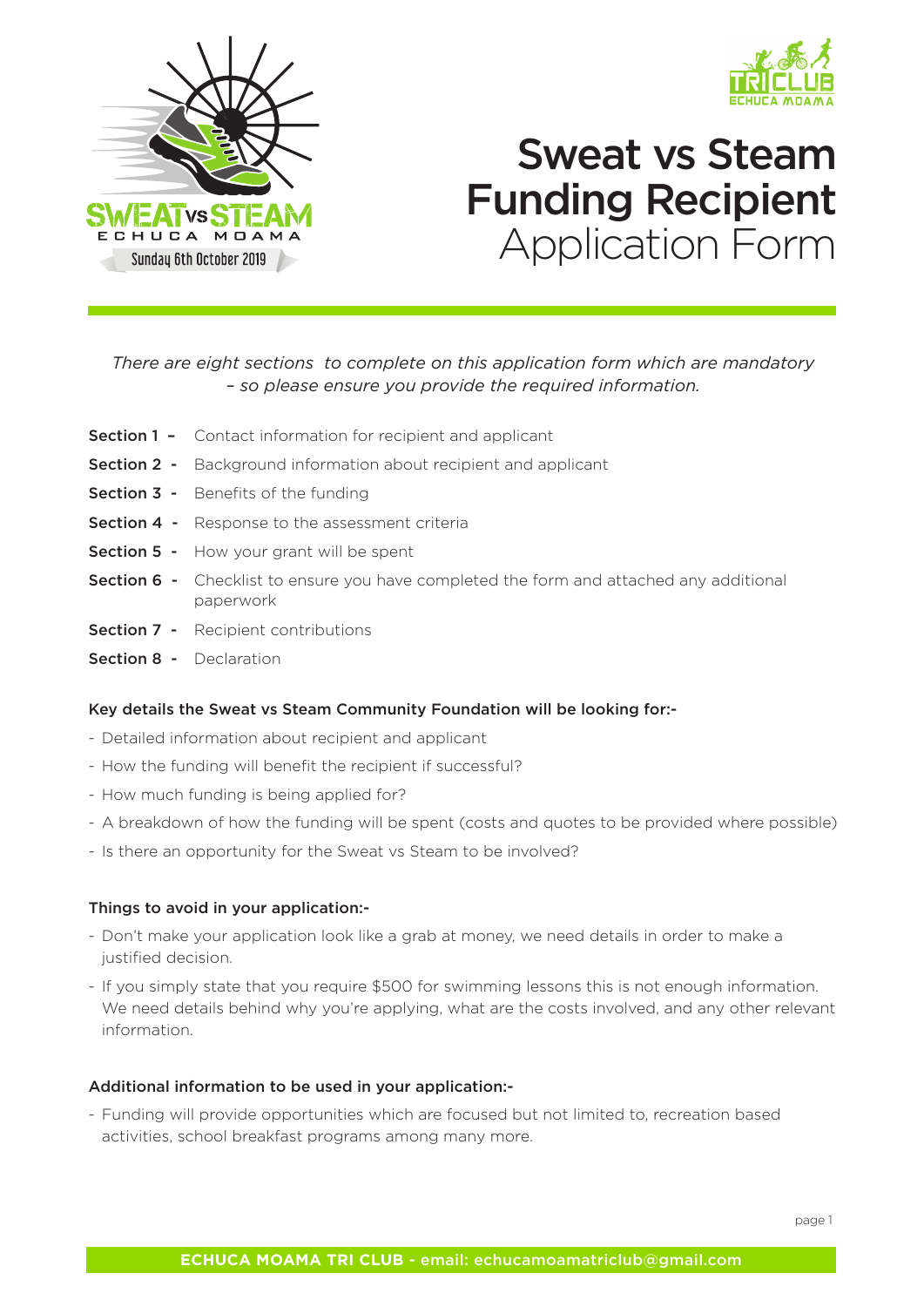



# **SECTION 1 - Contact Information**

#### **Part A: Recipient Details**

#### **Part B: Applicant Details**

| $\Box$ An Auspice Organisation |  |
|--------------------------------|--|

 $\Box$  Other (please specify):.....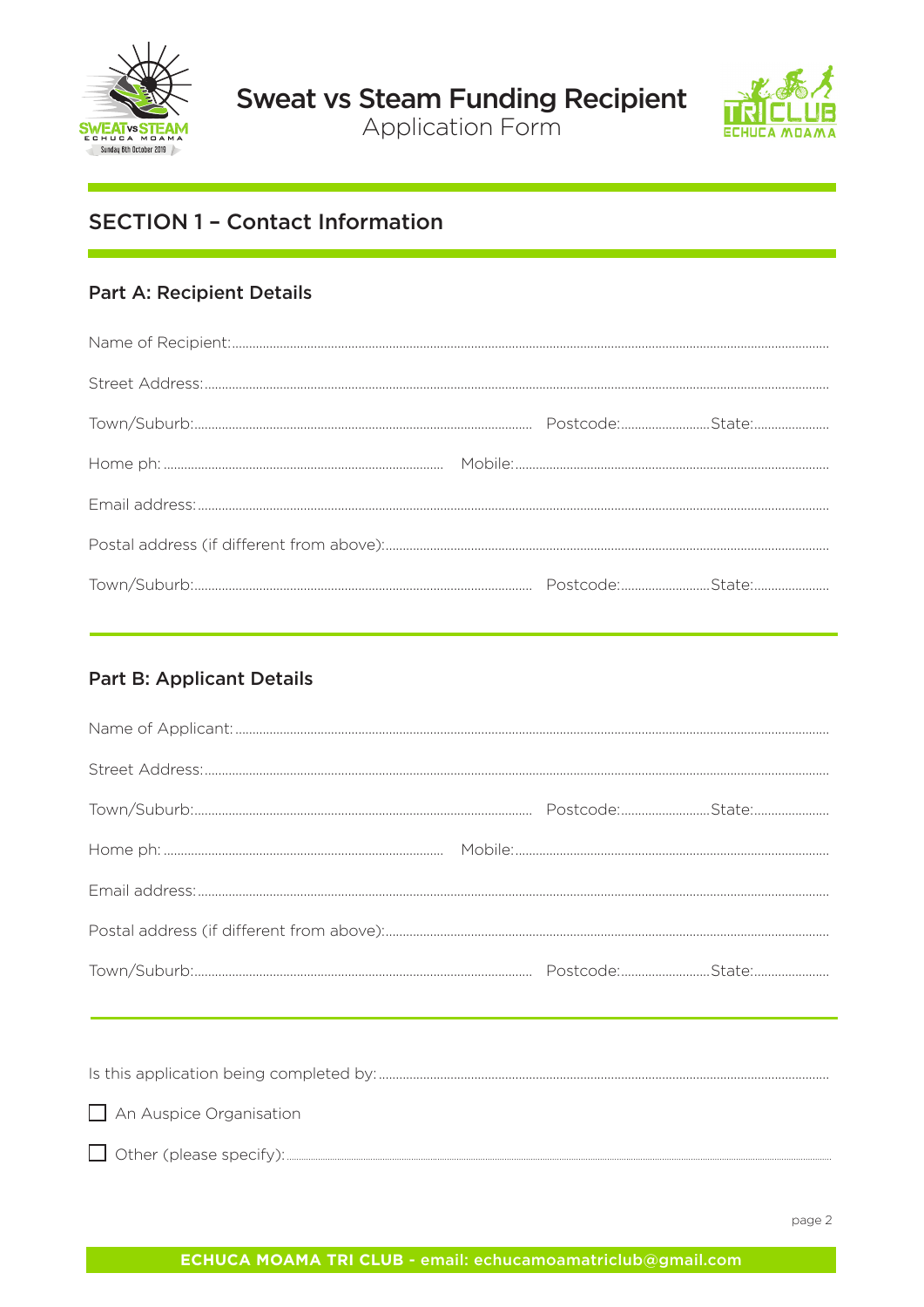



# **SECTION 2 - Background needs of Recipient**

## Part A: Information about the Recipient

In 100 words or less, provide details of the recipients background

## **Part B: Information about Applicant**

In 100 words or less, provide details of the applicant's background

# **SECTION 3 - Describe the benefits**

In 100 words or less, provide details of how this funding would benefit the recipient if successful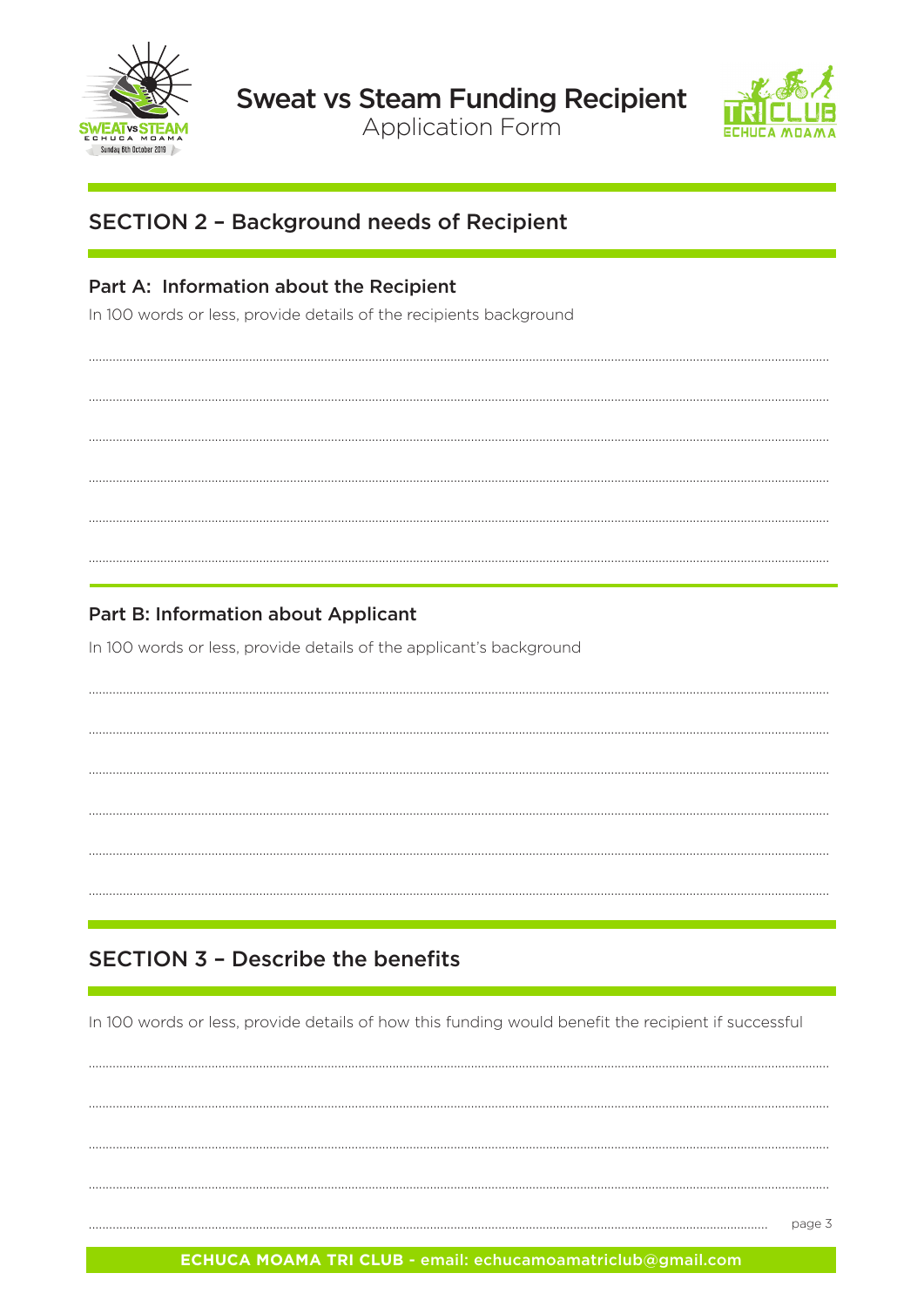



## SECTION 4 - Response to the assessment criteria

Our Foundation is looking to approve a variety of applications; these applications will need to meet our funding criteria which includes the following conditions:

• Funding will provide opportunities which are focused but not limited to, recreational based activities. This includes programs and services offered by all organisations.

In 100 words or less, provide details of where your application meets the assessment criteria

SECTION 5 - How your grant will be spent

| Part A: Amount of grant<br>How much are you requesting (do not include cents)              |  |
|--------------------------------------------------------------------------------------------|--|
| Part B: Details of grant expenditure<br>Expenditure (quotes to be provided where possible) |  |
|                                                                                            |  |
|                                                                                            |  |
|                                                                                            |  |
|                                                                                            |  |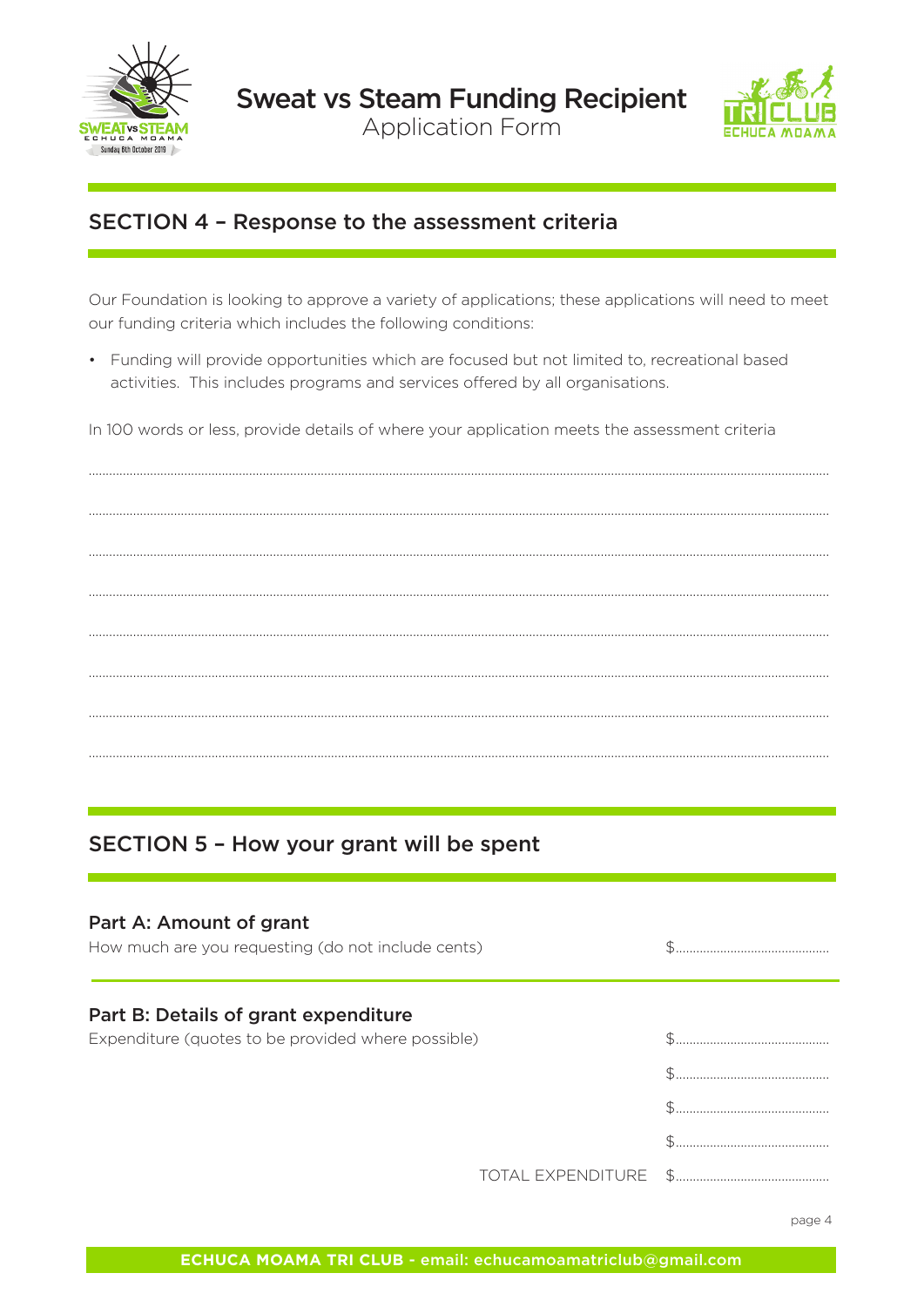



# **SECTION 6 - Checklist**

Please use this section as a checklist to ensure that you have attached any or all additional information and have completed the form properly



I have completed sections 1-6 of the application form



A quote is attached to my application

A support letter is attached to my application

## **SECTION 7 - Recipient Contributions**

Please outline how you can support our event, including approximate number of volunteers/ participants. (Please refer to 'Dear Applicant' letter for further information.)